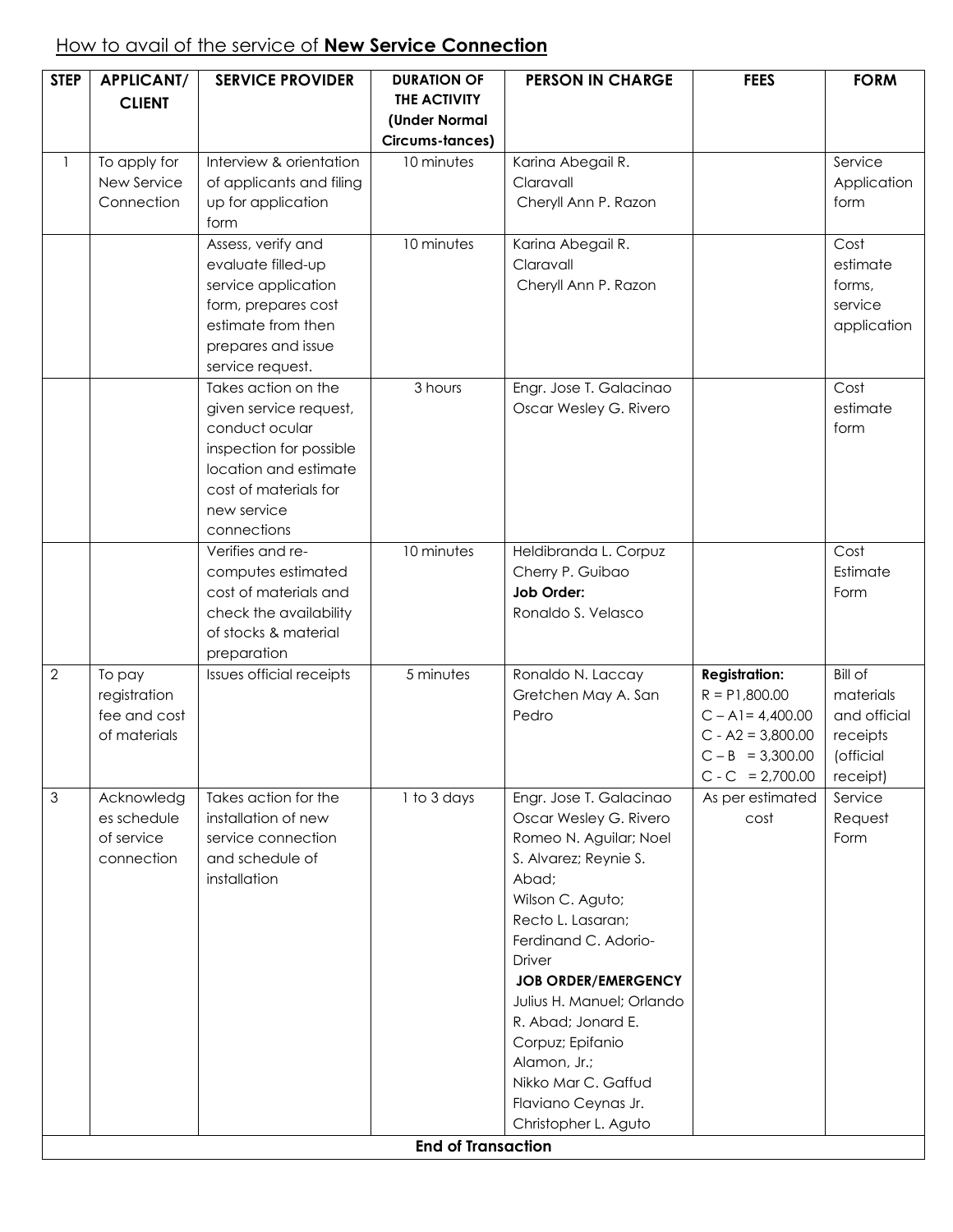#### How to avail of the service of **Meter Reading**

| <b>STEP</b>    | <b>APPLICANT</b>  | <b>SERVICE PROVIDER</b>      | <b>DURATION OF</b>        | <b>PERSON IN CHARGE</b> | <b>FEES</b> | <b>FORM</b>           |
|----------------|-------------------|------------------------------|---------------------------|-------------------------|-------------|-----------------------|
|                | <b>CLIENT</b>     |                              | THE ACTIVITY              |                         |             |                       |
|                |                   |                              | (Under Normal             |                         |             |                       |
|                |                   |                              | Circums-tances)           |                         |             |                       |
|                | Zone 1-IX         | Meter Reading and            | I minute per              | Noel M. Peredo          |             | <b>Billing Notice</b> |
| Day            |                   | <b>Billing System (MRBs</b>  | concessionaire            | Allen C. Geronimo       |             |                       |
| 1 to           |                   | gadgets)                     |                           | Ray Anthony E. Navarro  |             |                       |
| 6              |                   |                              |                           | Jimmy C. Ancheta        |             |                       |
|                |                   |                              |                           | Al Andrei B. Garcia     |             |                       |
|                |                   |                              |                           | Job Order:              |             |                       |
|                |                   |                              |                           | Antonio E. Estrellon    |             |                       |
| $\overline{2}$ | Receives copy     | <b>Issues Billing Notice</b> | 2 minutes per             | Noel M. Peredo          |             | <b>Billing Notice</b> |
|                | of Billing Notice |                              | concessionaire            | Allen C. Geronimo       |             |                       |
|                |                   |                              |                           | Ray Anthony E. Navarro  |             |                       |
|                |                   |                              |                           | Jimmy C. Ancheta        |             |                       |
|                |                   |                              |                           | Al Andrei B. Garcia     |             |                       |
|                |                   |                              |                           | Job Order:              |             |                       |
|                |                   |                              |                           | Antonio E. Estrellon    |             |                       |
| 3              |                   | Submit MRBs gadget           | 30 minutes                | Karina Abegail R.       |             | Billing               |
|                |                   | to office for                |                           | Claravall               |             | statement             |
|                |                   | downloading                  |                           | Cheryll Ann P. Razon    |             | with official         |
|                |                   |                              |                           |                         |             | receipts              |
|                |                   |                              | <b>End of Transaction</b> |                         |             |                       |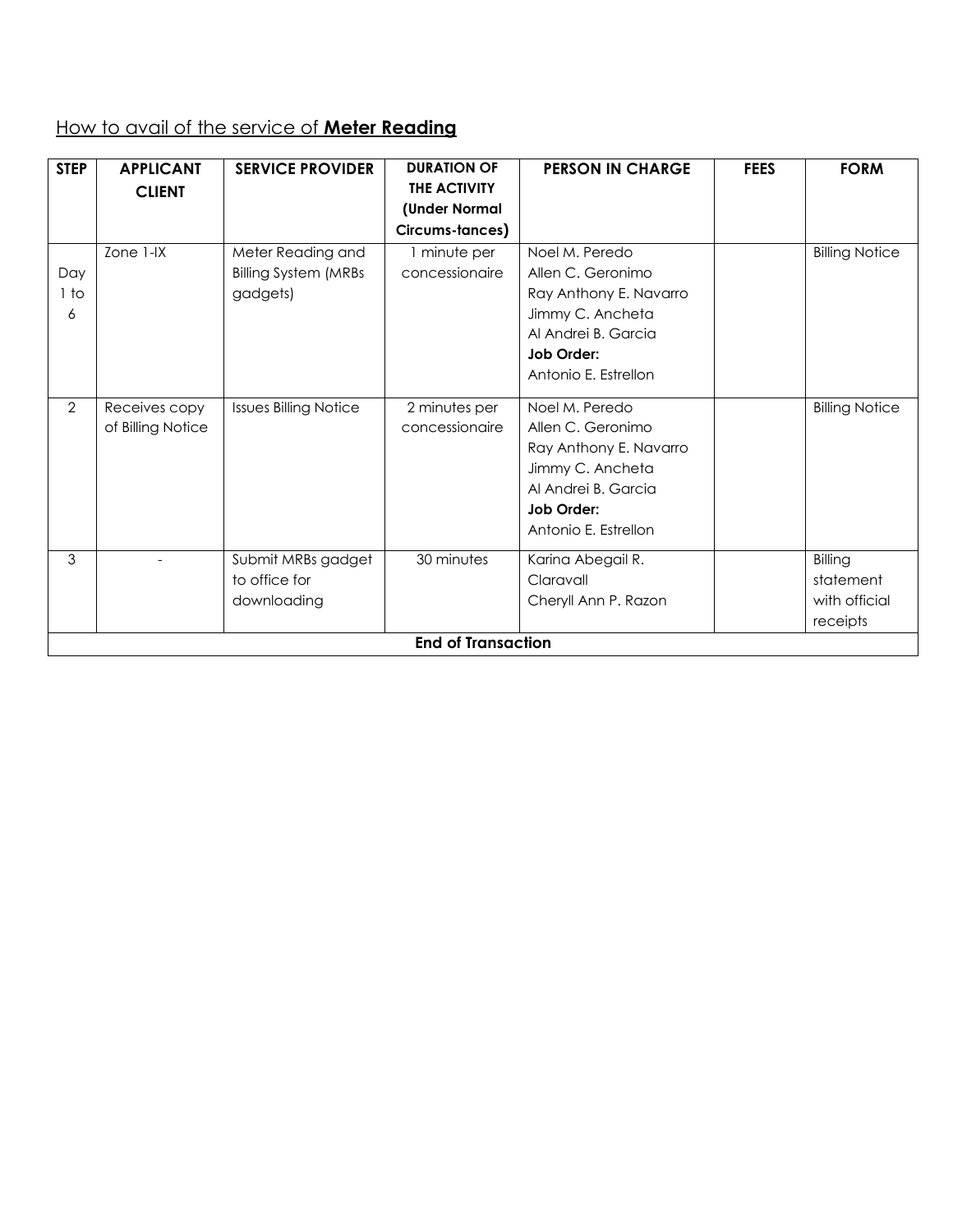## How to avail of the service of **Service Connection Leak Repair**

| <b>STEP</b>    | <b>APPLICANT</b>  | <b>SERVICE PROVIDER</b>      | <b>DURATION OF THE</b>    | <b>PERSON IN CHARGE</b> | <b>FEES</b> | <b>FORM</b>     |
|----------------|-------------------|------------------------------|---------------------------|-------------------------|-------------|-----------------|
|                | <b>CLIENT</b>     |                              | <b>ACTIVITY</b>           |                         |             |                 |
|                |                   |                              | (Under Normal             |                         |             |                 |
|                |                   |                              | Circums-tances)           |                         |             |                 |
| $\mathbf{1}$   | Request for leak  | Acknowledge and              | 3 minutes                 | Maria Ana M. Toribio    |             | Service         |
|                | repair of service | record complaints of         |                           | Karina Abegail R.       |             | Request         |
|                | connection        | client in the record         |                           | Claravall               |             |                 |
|                | personally or     | book and                     |                           | Cheryll Ann P. Razon    |             |                 |
|                | through phone,    | immediately prepares         |                           | Mary Joy D. Maramag     |             |                 |
|                | emissary or       | service request and          |                           |                         |             |                 |
|                | representative    | forward it to the            |                           |                         |             |                 |
|                |                   | Engineering and              |                           |                         |             |                 |
|                |                   | <b>Construction Division</b> |                           |                         |             |                 |
| $\overline{2}$ |                   | Acknowledge/receiv           | 2 minutes                 | Engr. Jose T. Galacinao |             | Service         |
|                |                   | es services request          |                           | Oscar Wesley G. Rivero  |             | Request         |
|                |                   | and assign plumber           |                           |                         |             |                 |
|                |                   | to undertake repairs         |                           |                         |             |                 |
| 3              | Signs service     | Conduct repairs              | $1$ day                   | Romeo N. Aguilar        |             | Accomplished    |
|                | request           | (Major) Conduct              | 1-3 hours                 | Noel S. Alvarez         |             | and signed      |
|                |                   | repairs (minor)              |                           | Francisco P. Yuzon      |             | service request |
|                |                   |                              |                           | Carlos P. Yuson         |             |                 |
|                |                   |                              |                           | Reynie S. Abad          |             |                 |
|                |                   |                              |                           | Wilson C. Aguto         |             |                 |
|                |                   |                              |                           | Recto L. Lazaran        |             |                 |
|                |                   |                              |                           | Marlowe G. Padilla      |             |                 |
|                |                   |                              |                           | Andrei B. Garcia        |             |                 |
|                |                   |                              |                           | <b>JOB ODER:</b>        |             |                 |
|                |                   |                              |                           | Orlando R. Abad         |             |                 |
|                |                   |                              |                           | Julius H. Manuel        |             |                 |
|                |                   |                              |                           | Jonard E. Corpuz        |             |                 |
|                |                   |                              |                           | Nikko Mar C. Gaffud     |             |                 |
|                |                   |                              |                           | Zerome S. Ducusin       |             |                 |
|                |                   |                              |                           | Andrew S. Abad          |             |                 |
|                |                   |                              |                           | Mark A. Lazaran         |             |                 |
|                |                   |                              |                           | Flaviano P. Ceynas, Jr. |             |                 |
|                |                   |                              |                           | Epifanio D. Alamon, Jr. |             |                 |
|                |                   |                              |                           | Rommel T. Quilang       |             |                 |
|                |                   |                              |                           |                         |             |                 |
|                |                   |                              | <b>End of Transaction</b> |                         |             |                 |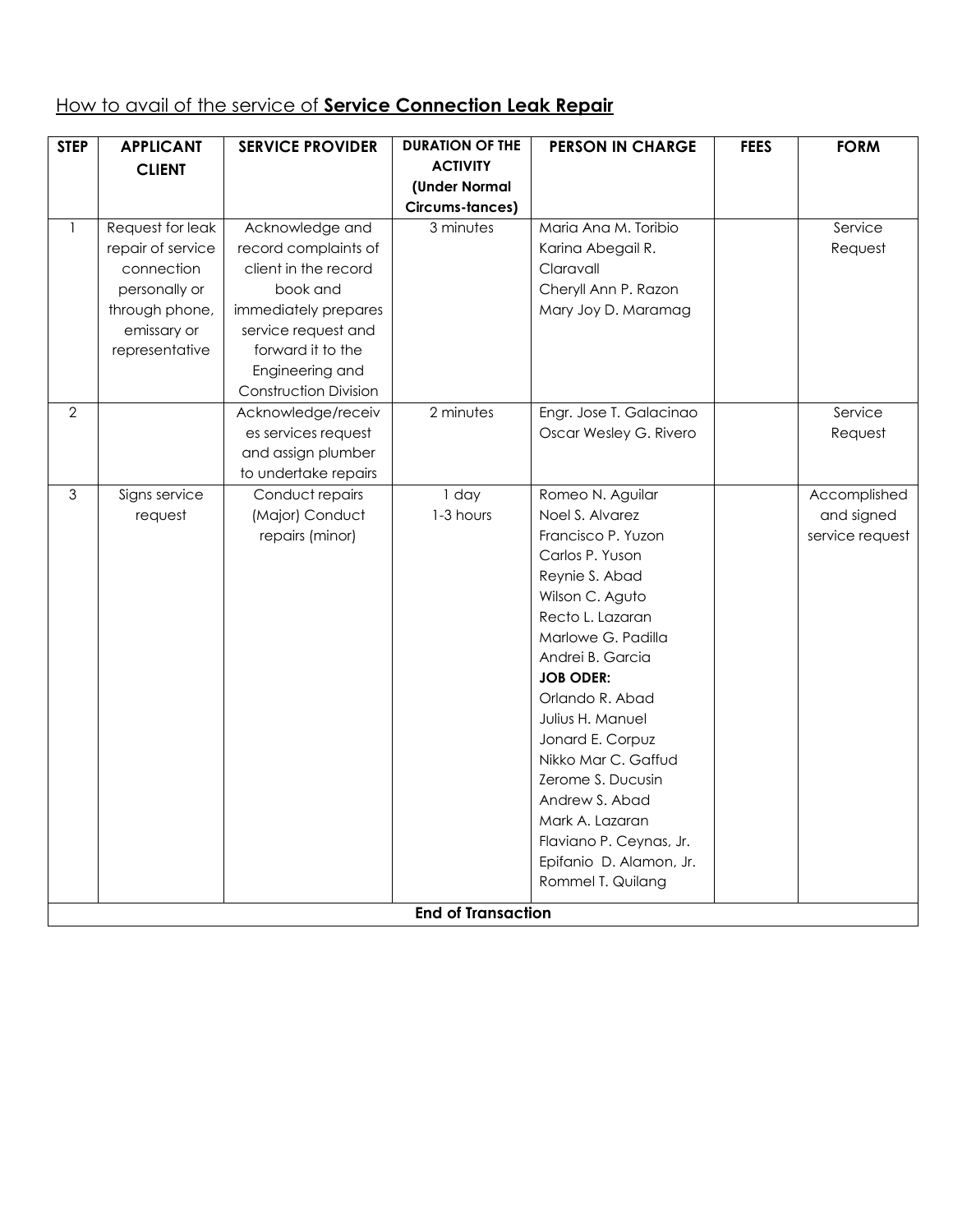# How to avail of the service of **Paying your Water Bills**

| <b>STEP</b> | <b>APPLICANT</b>   | <b>SERVICE PROVIDER</b> | <b>DURATION OF THE</b>    | <b>PERSON IN CHARGE</b> | <b>FEES</b> | <b>FORM</b>     |
|-------------|--------------------|-------------------------|---------------------------|-------------------------|-------------|-----------------|
|             | <b>CLIENT</b>      |                         | <b>ACTIVITY</b>           |                         |             |                 |
|             |                    |                         | (Under Normal             |                         |             |                 |
|             |                    |                         | Circums-tances)           |                         |             |                 |
|             | To pay water       | Verify in the computer  | 1 minute                  | Ronaldo N. Laccay       | Amount of   | Online official |
|             | bills with billing | billing system then     |                           | Gretchen May A. San     | water bills | receipt         |
|             | notice             | issue official receipt  |                           | Pedro                   |             |                 |
|             |                    |                         |                           | (NO NOON BREAK)         |             |                 |
|             | To pay water       | Verify account in the   | 2 minutes                 | Ronaldo N. Laccay       | Amount of   | Online official |
|             | bills without      | computer billing        |                           | Gretchen May A. San     | water bills | receipt         |
|             | billing notice     | system the issue        |                           | Pedro                   |             |                 |
|             |                    | official receipt        |                           | (NO NOON BREAK)         |             |                 |
|             | To pay water       | Verify account in the   | 10 minutes                | Maria Ana M. Toribio    | Amount of   | Online official |
|             | bills with         | computer billing        |                           | Ronaldo N. Laccay       | Water bills | receipt         |
|             | adjustments        | system. Make the        |                           | Gretchen May A. San     |             |                 |
|             | due to             | necessary               |                           | Pedro                   |             |                 |
|             | franchise tax      | adjustments and issue   |                           | (NO NOON BREAK)         |             |                 |
|             | and other          | official receipt        |                           |                         |             |                 |
|             | adjustments        |                         |                           |                         |             |                 |
|             |                    |                         | <b>End of Transaction</b> |                         |             |                 |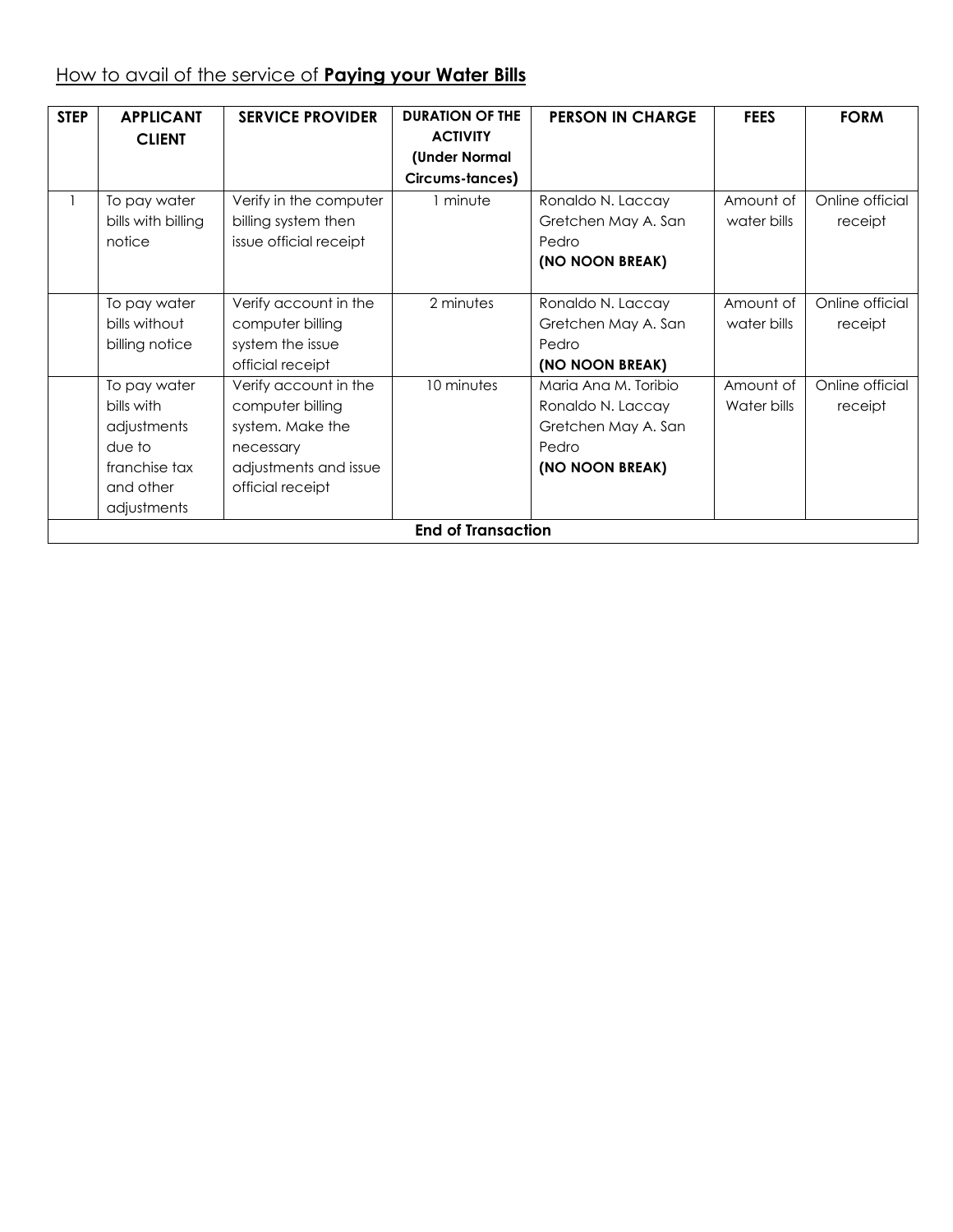## How to avail of the service of **Transfer/Relocation of Service Connection**

| <b>STEP</b>    | <b>APPLICANT</b><br><b>CLIENT</b>                                  | <b>SERVICE PROVIDER</b>                                                                                                                                         | <b>DURATION</b><br>OF THE<br><b>ACTIVITY</b><br>(Under<br><b>Normal</b><br>Circums-<br>tances) | <b>PERSON IN CHARGE</b>                                                                                                                                                                                                                                                                                                                         | <b>FEES</b> | <b>FORM</b>                              |
|----------------|--------------------------------------------------------------------|-----------------------------------------------------------------------------------------------------------------------------------------------------------------|------------------------------------------------------------------------------------------------|-------------------------------------------------------------------------------------------------------------------------------------------------------------------------------------------------------------------------------------------------------------------------------------------------------------------------------------------------|-------------|------------------------------------------|
|                | To request for<br>transfer/relocati<br>on of service<br>connection | Acknowledge and<br>receives clients'<br>requests and forward<br>clients' name to<br>Finance &<br><b>Commercial Division</b><br>for assessment and<br>evaluation | $\overline{3}$ minutes                                                                         | Maria Ana M. Toribio<br>Karina Abegail R. Claravall<br>Cheryll Ann P. Razon                                                                                                                                                                                                                                                                     |             | Record Book                              |
|                |                                                                    | Evaluate/Assess<br>location for<br>transfer/relocation<br>and prepares cost<br>estimates and<br>forward to<br>Engineering &<br>Construction Division            | 3 minutes                                                                                      | Maria Ana M. Toribio<br>Karina Abegail R. Claravall<br>Cheryll Ann P. Razon                                                                                                                                                                                                                                                                     |             | Cost estimates<br>(Bill of<br>materials) |
|                |                                                                    | Investigate and<br>conduct materials<br>estimation then hands<br>it back to the Finance<br>& Commercial<br>Division for verification<br>and computation         | 3 hours                                                                                        | Oscar Wesley G. Rivero<br>Engr. Jose T. Galacinao<br>Francisco P. Yuzon<br>Noel S. Alvarez<br>Romeo Aguilar<br>Carlos P. Yuson<br>Ferdinand C. Adorio- Driver<br>Wilson C. Aguto, Recto L.<br>Lazaran, Andrei B. Garcia,<br>Marlowe Padilla<br><b>JOB ORDERS:</b><br>Julius Manuel; Orlando R.<br>Abad; Jonard E. Corpuz<br>Nikko Mar C. Gaffud |             | Cost estimate<br>materials               |
|                |                                                                    | Verifies and re-<br>computed estimated<br>materials and the<br>availability of stocks<br>and forward it to the<br>cashier                                       | 3 minutes                                                                                      | Cherry P. Guibao<br>Heldibranda L. Corpuz<br><b>JOB ORDER</b><br>Ronaldo S. Velasco                                                                                                                                                                                                                                                             |             | Cost Estimate<br>Materials               |
| $\overline{2}$ | To pay cost of<br>materials                                        | Issues official receipts<br>and forward to<br>Finance &<br><b>Commercial Division</b><br>the paid cost of<br>estimated materials                                | 2 minutes                                                                                      | Ronaldo N. Laccay<br>Gretchen May A. San Pedro                                                                                                                                                                                                                                                                                                  |             | <b>Official</b><br>Receipt               |
|                |                                                                    | Receives/Record and<br>prepares service<br>requests & forward it<br>to Engineering and<br><b>Construction Division</b>                                          | 2 minutes                                                                                      | Maria Ana M. Toribio                                                                                                                                                                                                                                                                                                                            |             | Service<br>Request                       |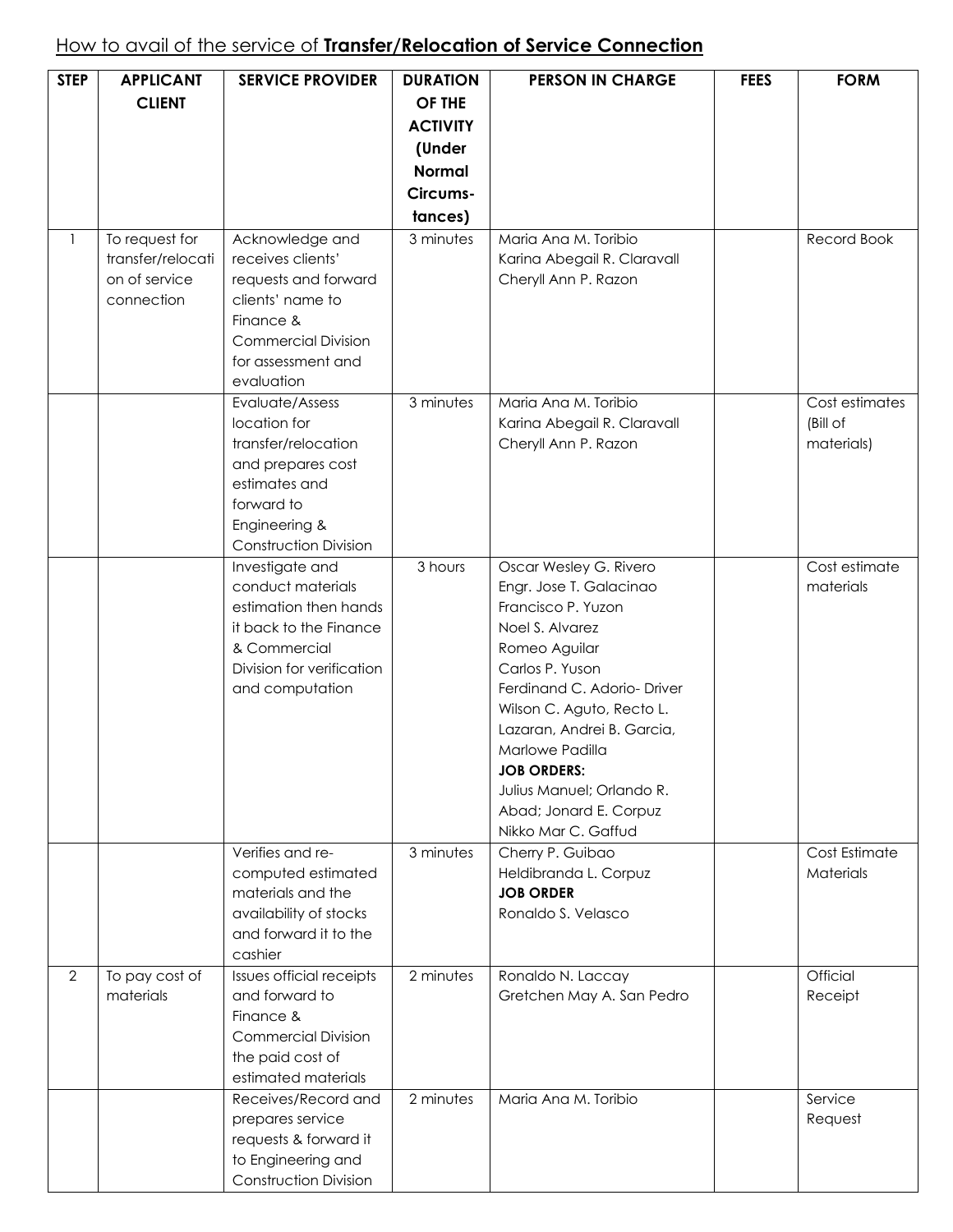| 3              |               | Receives & make     | minute                    | Engr. Jose T. Galacinao | Signed Service  |
|----------------|---------------|---------------------|---------------------------|-------------------------|-----------------|
|                |               | schedule of         |                           |                         | Request         |
|                |               | transfer/relocation |                           |                         |                 |
| $\overline{4}$ | Acknowledge   | Implement the       | 3-8 hours                 | Oscar Wesley G. Rivero  | Accomplished    |
|                | schedule of   | transfer/relocation |                           | Romeo N. Aguilar        | and signed      |
|                | transfer/     |                     |                           | Francisco P. Yuzon      | service request |
|                | relocation &  |                     |                           | Carlos P. Yuson         |                 |
|                | signs service |                     |                           | Noel S. Alvarez         |                 |
|                | request       |                     |                           | Reynie S. Abad          |                 |
|                |               |                     |                           | Wilson C. Aguto         |                 |
|                |               |                     |                           | Recto L. Lazaran        |                 |
|                |               |                     |                           | Marlowe Padilla         |                 |
|                |               |                     |                           | Al Andrei Garcia        |                 |
|                |               |                     |                           | <b>JOB ORDER:</b>       |                 |
|                |               |                     |                           | Julius Manuel           |                 |
|                |               |                     |                           | Orlando R. Abad         |                 |
|                |               |                     |                           | Jonard E. Corpuz        |                 |
|                |               |                     |                           | Nikko Mar C. Gaffud     |                 |
|                |               |                     |                           |                         |                 |
|                |               |                     | <b>End of Transaction</b> |                         |                 |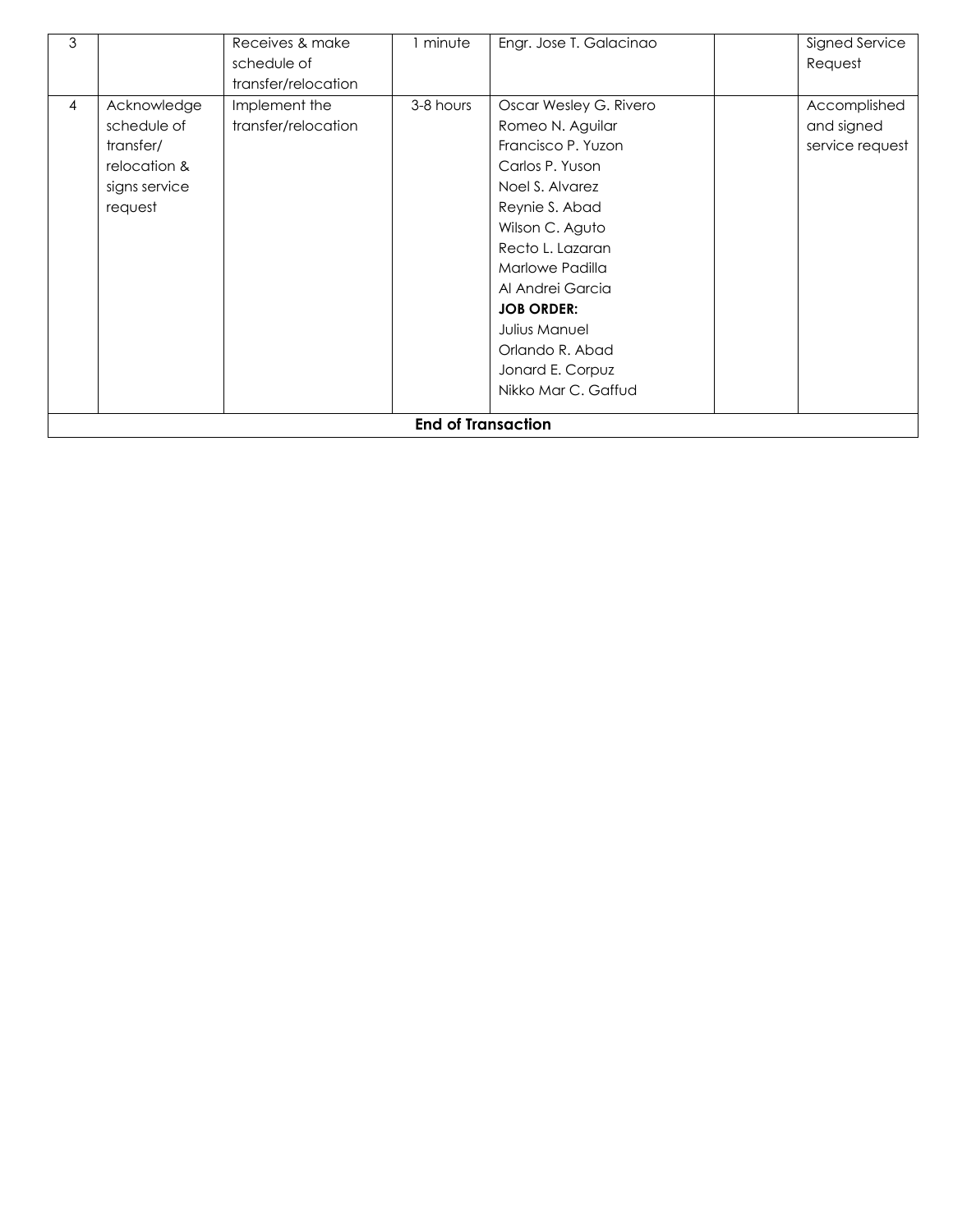### How to avail of the service of **Reconnection of Service Connection**

| <b>STEP</b>    | <b>APPLICANT</b><br><b>CLIENT</b>               | <b>SERVICE PROVIDER</b>                                                                                                           | <b>DURATION OF THE</b><br><b>ACTIVITY</b><br>(Under Normal<br>Circums-tances) | <b>PERSON IN</b><br><b>CHARGE</b>                                                    | <b>FEES</b>                                                                                                                                                                                                                                                                                                                                                                                                                                                                                                                                                                                                                                                                                                               | <b>FORM</b>           |
|----------------|-------------------------------------------------|-----------------------------------------------------------------------------------------------------------------------------------|-------------------------------------------------------------------------------|--------------------------------------------------------------------------------------|---------------------------------------------------------------------------------------------------------------------------------------------------------------------------------------------------------------------------------------------------------------------------------------------------------------------------------------------------------------------------------------------------------------------------------------------------------------------------------------------------------------------------------------------------------------------------------------------------------------------------------------------------------------------------------------------------------------------------|-----------------------|
| $\mathbf{1}$   | To request for<br>reconnection                  | Acknowledge and<br>records clients'<br>request for<br>reconnection and<br>forward clients'<br>name to Cashier for<br>verification | 2 minutes                                                                     | Maria Ana M.<br>Toribio<br>Karina Abegail R.<br>Claravall<br>Cheryll Ann P.<br>Razon |                                                                                                                                                                                                                                                                                                                                                                                                                                                                                                                                                                                                                                                                                                                           | Record<br><b>Book</b> |
| $\overline{2}$ |                                                 | Verifies records of<br>client in the<br>computer billing<br>system whether it is<br>with or without<br>arrears                    | 1 minute                                                                      | Maria Ana M.<br>Toribio<br>Karina Abegail R.<br>Claravall<br>Cheryll Ann P.<br>Razon |                                                                                                                                                                                                                                                                                                                                                                                                                                                                                                                                                                                                                                                                                                                           |                       |
| $\mathfrak{S}$ | To pay<br>reconnection<br>fee and<br>arrearages | Issues online official<br>receipts                                                                                                | 2 minutes                                                                     | Gretchen May A.<br>San Pedro<br>Ronaldo N. Laccay                                    | <b>Reconnection fee;</b><br>Residential 1/2" - 1"Ø<br>Case 1- P900.00<br>Case 2- 769.00<br>Case 3- 690.00<br>Gov't 1/2" - 1"Ø<br>Case 1- P 1,100.00<br>Case 2-<br>935.00<br>Case $3 - 840.00$<br><b>Commercial A1:</b><br>$\frac{1}{2}$ " - $1$ " $\emptyset$<br>Case 1- P 2,200.00<br>Case 2 - 1,870.00<br>Case $3 - 1,680.00$<br><b>Commercial A2:</b><br>$\frac{1}{2}$ " - 1" $\emptyset$<br>Case 1- P 1,900.00<br>Case 2- 1,615.00<br>Case $3 - 1,450.00$<br><b>Commercial B</b><br>$\frac{1}{2}$ " - 1" $\emptyset$<br>Case 1- P 1,650.00<br>Case 2- 1,400.00<br>Case $3 - 1,260.00$<br><b>Commercial C</b><br>$\frac{1}{2}$ " - $1$ " $\emptyset$<br>Case 1- P 1,250.00<br>Case 2- 1,060.00<br>$Case 3 -$<br>960.00 | Official<br>Receipts  |
| $\overline{4}$ |                                                 | Acknowledge and<br>record service<br>request for<br>reconnection and                                                              | 2 minutes                                                                     | Engr. Jose T.<br>Galacinao<br>Oscar Wesley G.<br>Rivero                              |                                                                                                                                                                                                                                                                                                                                                                                                                                                                                                                                                                                                                                                                                                                           | Service<br>Request    |